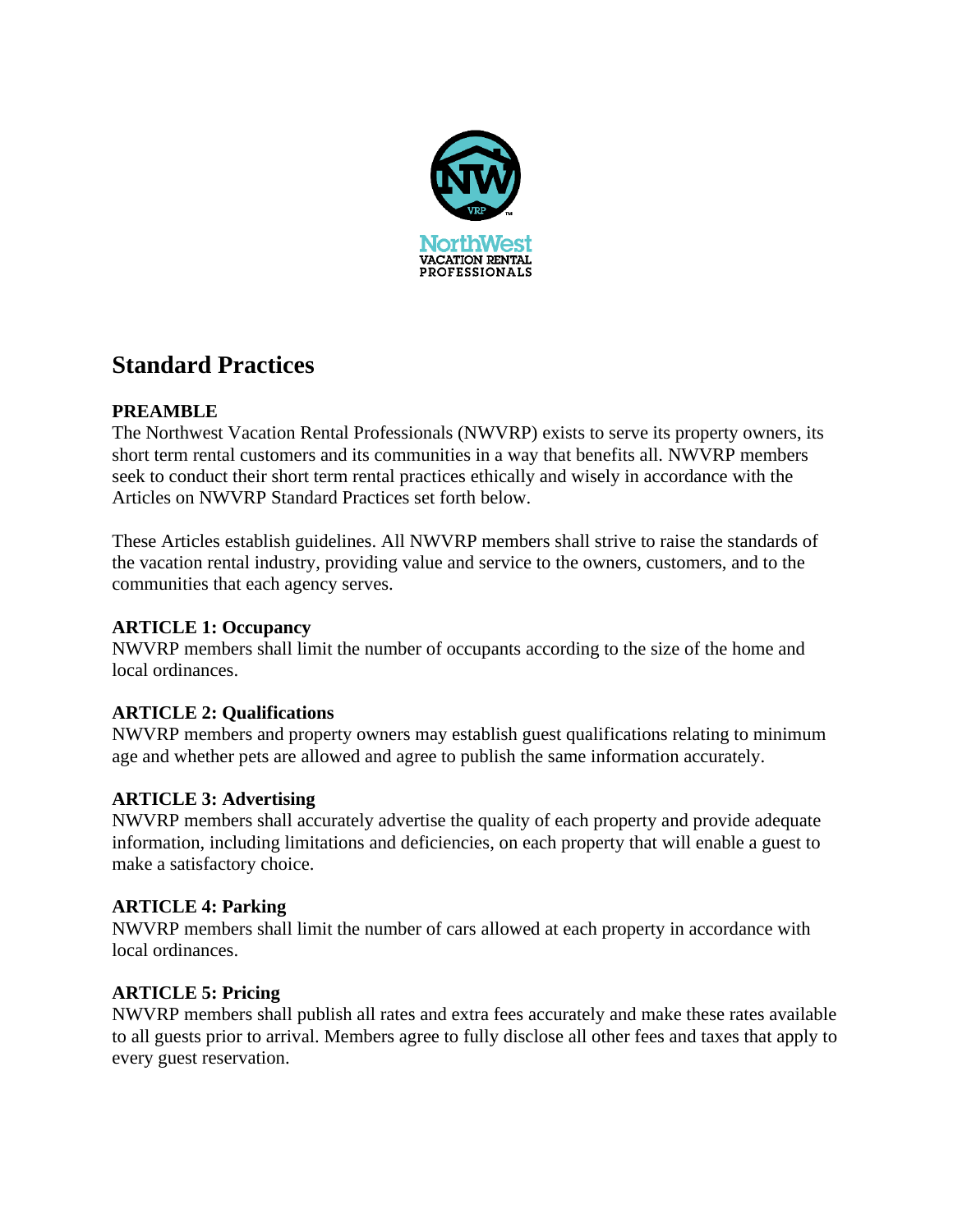## **ARTICLE 6: Housekeeping**

NWVRP members shall provide for thorough cleaning of each home after each rental departure and to provide for, at minimum, an annual deep clean of every rental property under management.

## **ARTICLE 7: Repair and Maintenance**

NWVRP members shall maintain each property at the highest standard possible and to commit to a regular preventative maintenance program. Members agree to respond in a timely fashion to any and all needed repairs.

## **ARTICLE 8: Emergency Contact and Business Hours**

NWVRP members shall publish their contact information, normal business hours, and emergency contact information at each property

#### **ARTICLE 9: Customer Service**

NWVRP members shall provide the best possible customer service, responding to questions, requests and problems in a timely manner.

#### **ARTICLE 10: Deposits, Payments and Cancellation Policies**

NWVRP members shall publish their deposit, payment, and cancellation policies clearly, and agree to a timely return of any deposits and agreed upon refunds.

## **ARTICLE 11: Trash Management**

NWVRP members shall agree to adequate containment and timely removal of all trash from every property under management.

#### **ARTICLE 12: Damages**

NWVRP members shall publish all policies relating to damage. Members shall provide a statement detailing damages and related expenses to guests in a timely manner.

## **ARTICLE 13: Good Neighbor Commitment**

NWVRP members agree to a "Good Neighbor" policy in the management of their short term rental properties by minimizing impact on neighborhoods. In conjunction with the above Articles, Members shall publish established quiet hours for all properties.

## **ARTICLE 14: Owner Disbursements**

NWVRP members agree to provide thorough statements and timely payment to each property owner under contract with each agency.

#### *Adopted: October 27, 2010*

Marianne Brunner, Secretary for the Formation Committee of the Vacation Rental Managers of Washington.

Signed at Glacier, Washington.

## **FORMING COMMITTEE MEMBERS:**